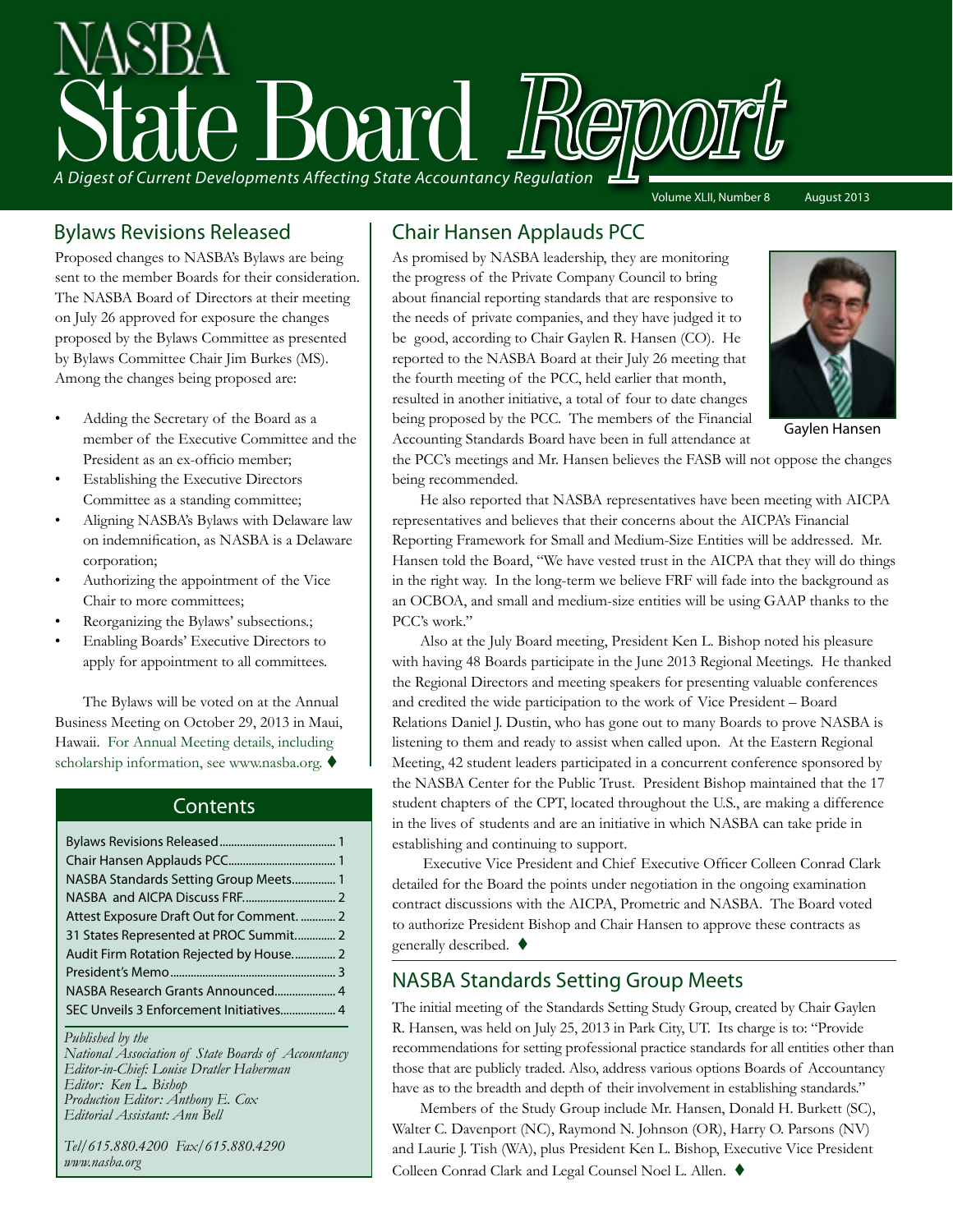#### <span id="page-1-0"></span>NASBA and AICPA Discuss FRF

Meetings between NASBA and AICPA leaders and staff have resulted in a joint commitment to ensuring private businesses and the users of their financial statements are not confused about when those businesses should be using Generally Accepted Accounting Principles and when the use of the AICPA's Financial Reporting Framework for Small and Medium-Size Entities might suit their needs. On July 15 it was announced that the AICPA, with NASBA's input, will develop a decision-making tool to assist entities with determining whether use of the FRF for SMEs is suitable or not. The AICPA will also develop illustrative financial statements and disclosures to distinguish FRF for SMEs-based financial statements from GAAP-prepared statements.

NASBA Vice President – State Relations Daniel J. Dustin took the lead in working with the AICPA's representatives to address the concerns NASBA raised about the non-authoritative FRF framework (see *sbr* [7/13\).](http://nasba.org/files/2013/07/JulySBR_2013.pdf) Both NASBA and the AICPA have stated they are committed to the Private Company Council's eventual success in developing a GAAP-based financial reporting model for all private companies.

The July 15 joint statement from NASBA and the AICPA concluded: "CPAs who report on financial statements prepared in accordance with GAAP, or a special purpose framework, such as the FRF for SMEs, will be held to the highest standards of professional practice by U.S. Boards of Accountancy."

President Ken L. Bishop wrote to State Board members: "NASBA's Chair Gaylen Hansen recently said, 'There is no middle ground when it comes to the public interest,' and he is right. In this effort, we have compromised on both implementation and some objective differences, but we have, together with AICPA, made the public interest mandate the bedrock of our agreement to work together. At the upcoming AICPA/NASBA Summit meeting [August 9], I hope to discuss how to develop strategies to avoid these types of escalated disagreements in the future."  $\blacklozenge$ 

#### Attest Exposure Draft Out for Comment

State Boards, societies and all interested parties are being invited to comment on the Uniform Accountancy Act Committee's July 17 exposure draft of revisions to the UAA related to the redefinition of "attest." The proposed changes developed by the joint NASBA and AICPA committee include adding to the definition of "Attest" in UAA Section 3(b) the following services: "any examination, review, or agreed upon procedures engagement to be performed in accordance with SSAE." The redefinition also impacts the definition of "Report" and parts of Sections 7 and 14. Comments are due in by October 17, 2013. The exposure draft can be found on both [www.nasba.org](http://www.nasba.org) and [www.aicpa.org](http://aicpa.org).  $\blacklozenge$ 

#### 31 States Represented at PROC Summit



The NASBA Peer Review Oversight Committee Summit (PROC), held July 10 in Nashville, drew 66 attendees representing 31 states. With only 23 states currently having an active or planned PROC, the Summit's attendance indicated to NASBA's Compliance Assurance Committee (CAC) that more State Boards are interested in establishing PROCs. One of the CAC's

goals is to have a PROC for every State

Janice Gray

Board, and to have those programs operated with some consistency, CAC Chair Janice Wilson (OK) stated.

The CAC has worked with NASBA staff to create a Web page on www.nasba.org that includes two educational training videos with which Boards can launch a PROC ( "First Steps" and "PROC Organization"), with three more ("Recruiting and Selecting Members," "Managing the Process" and "Documentation & Reporting") scheduled to be completed and on the site by late fall. The site also has a repository of Annual PROC Reports to State Boards, as well as model checklists, report templates, a sample confidentiality agreement for PROC members, a sample PROC application, and a sample oversight agreement between Boards and peer review administering agencies.

The Summit's keynote speaker was AICPA Vice President of Ethics and Practice Quality James Brackens, who provided an overview of the AICPA's peer review program, stressing the importance of uniformity and transparency in the administration and oversight of the program. Breakout sessions on "Starting from Scratch" and "Lessons Learned" allowed the meeting's participants to exchange information on how peer review programs operate and are monitored in their states. Two topics that drew considerable discussion were the cross-referencing of State Board records with those of administering entities, to ensure no firm that is required to be peer reviewed is falling through the cracks, and how State Boards should handle firms with failed peer review reports. The CAC expects to be developing best practices for both these situations.  $\blacklozenge$ 

#### Audit Firm Rotation Rejected by House

The Audit Integrity and Job Protection Act (H.R. 1564) passed 321 to 62 on July 8. This bill would prevent the Public Company Accounting Oversight Board from requiring public companies to use specific auditors or require the rotating of auditors.

The United Kingdom's Competition Commission on July 22 released a provisional decision recommending that companies put their auditing work out for bid every five years, but did not propose mandatory switching of auditors, which had been under consideration. UK Audit Market Investigation Group Chairman Laura Carstensen commented: "We do not see a competition problem with audit firms retaining business if they do a good job – but they will have to demonstrate that on a regular basis."  $\blacklozenge$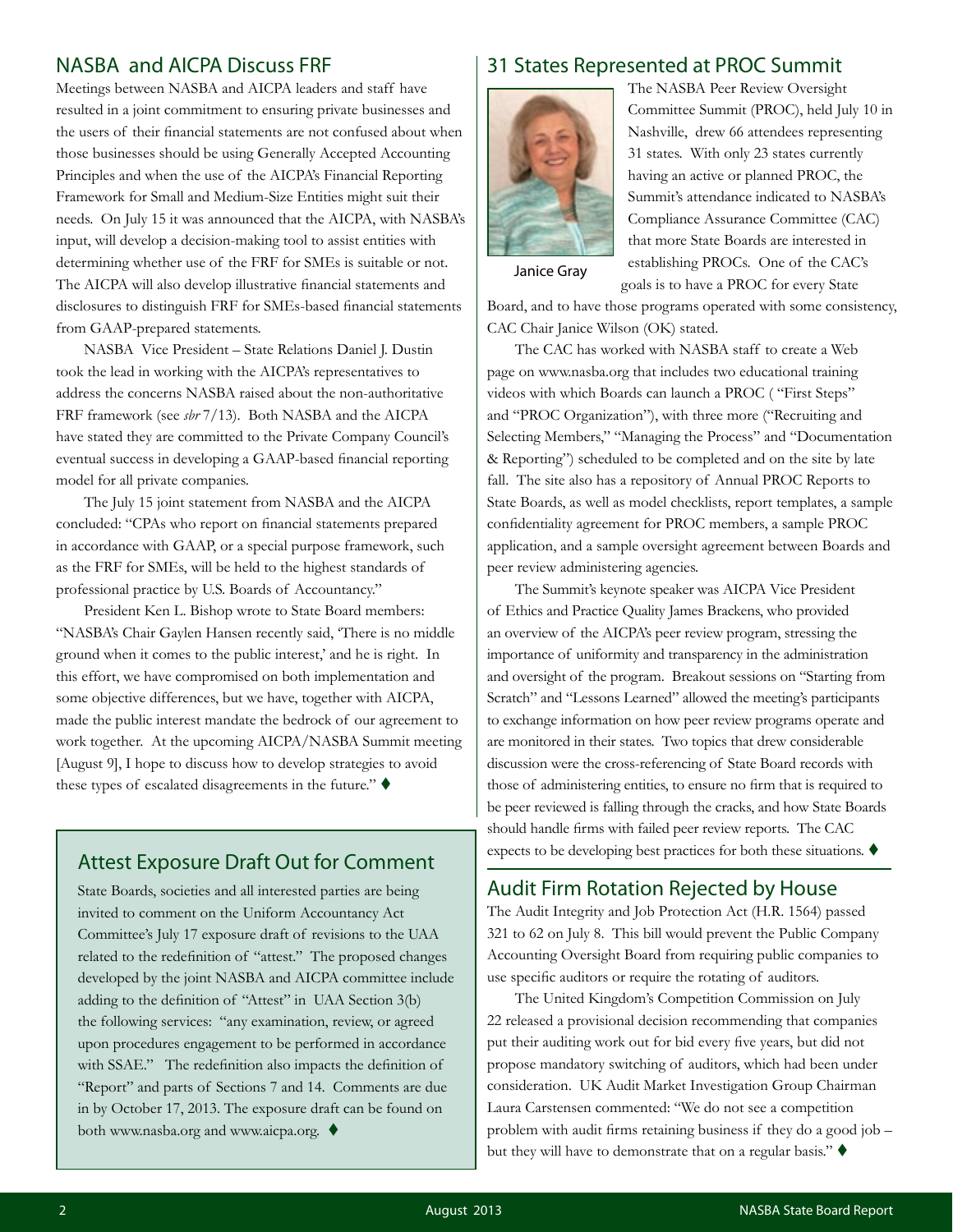<span id="page-2-0"></span>

## **Looking Back…Looking Forward**

On July 31 the year ended for NASBA - the fiscal year that is. It was a remarkable year for NASBA, and an important one for me as my first complete fiscal year as your President and CEO. We scored many positive accomplishments:

- FY 2013 was the best financial year in NASBA's history;
- State Boards received a record amount of direct support and assistance from NASBA;
- Three former NASBA chairs were appointed to important national positions and many other NASBA delegates, associates and leaders were tapped for key appointments;
- New important relationships were forged and existing ones enhanced;
- Challenging issues were successfully worked through;
- An unprecedented deep-dive assessment of NASBA's internal operations and systems was completed and, as a result, implementation of changes and improvements started;
- Positive steps were taken to increase diversity within NASBA;
- And, most importantly, ties with State Boards have been strengthened, resulting in increased participation in NASBA's meetings and committees.

Looking back, I think we can do a little "chest thumping" as we should all be proud of the past year's accomplishments, a few of which I just cited. As a volunteer governed and driven organization, even the unity and collaboration that made these successes happen is a positive and significant feat. However, after amply congratulating ourselves, it is time to begin looking forward to the new year.

It is interesting that when we use the word "year" at NASBA it can mean several things. I just described our fiscal year (8/1 to 7/31). There is the Chair/Board/Committee (the Chair's) year that runs between Annual Meetings and ends, this year, on October 29, 2013. Of course there is also the calendar year, which often links to the "legislative" year calendar that is of critical importance to NASBA and State Boards. All have relevance and importance to NASBA and all create both challenges and opportunities.

As we close the books on NASBA's past fiscal year, we begin operating in the new fiscal year's budget. NASBA staff is taking on formidable tasks and goals in FY-2014 which include developing the next generation IT infrastructure for NASBA, which encompasses the CPA Examination Gateway system that supports the administration of the Uniform CPA Examination worldwide and 24/7.

As we enter the final quarter of the Chair's year, we have begun the important discussion about the appropriate role of Boards of Accountancy in standards setting. Our Chair, Gaylen Hansen, has appointed a Standard Setting Study Group (see story page 1) to explore the Boards' current and historical role and level of participation in the standards setting processes. More importantly, the Study Group will consider where we should strive to be in the future.

Looking forward to the next Chair's year, and the expressed goal of incoming Chair Carlos Johnson to enhance our relationships and relevance in the sphere of accounting education, NASBA is participating in an unprecedented way with the education community. That process launches with NASBA's ramped up involvement in this year's American Accounting Association (AAA) annual meeting.

Looking forward to the new calendar/legislative year, our Legislative and Governmental Affairs Office is already monitoring hundreds of proposals and bills, countrywide, that might impact our members as we prepare to provide support where needed. Our Human Resources and Finance Departments are looking to next year and closely monitoring the impact of federally-mandated health insurance that is already driving up NASBA's benefits costs.

As we are looking back at the accomplishments of the fiscal year, it is important that we don't rest on our laurels, and that we continue to strive to develop new strategies and ways to support our member Boards. I am looking forward to seeing the results of our CPE Auditing tool's pilot project, our enhanced legislative capability, our improved CPA Examination Services and our new Center for the Public Trust Student Chapters, as well as the ramped up relevance of Boards of Accountancy.

Most importantly, as I am looking back, I am also looking forward to working with you in all of our new "years"! Together we can believe the best is yet to be.

*Semper ad meliora (Always toward better things).*

*― Ken L. Bishop*

 *President and CEO*



Ken L. Bishop